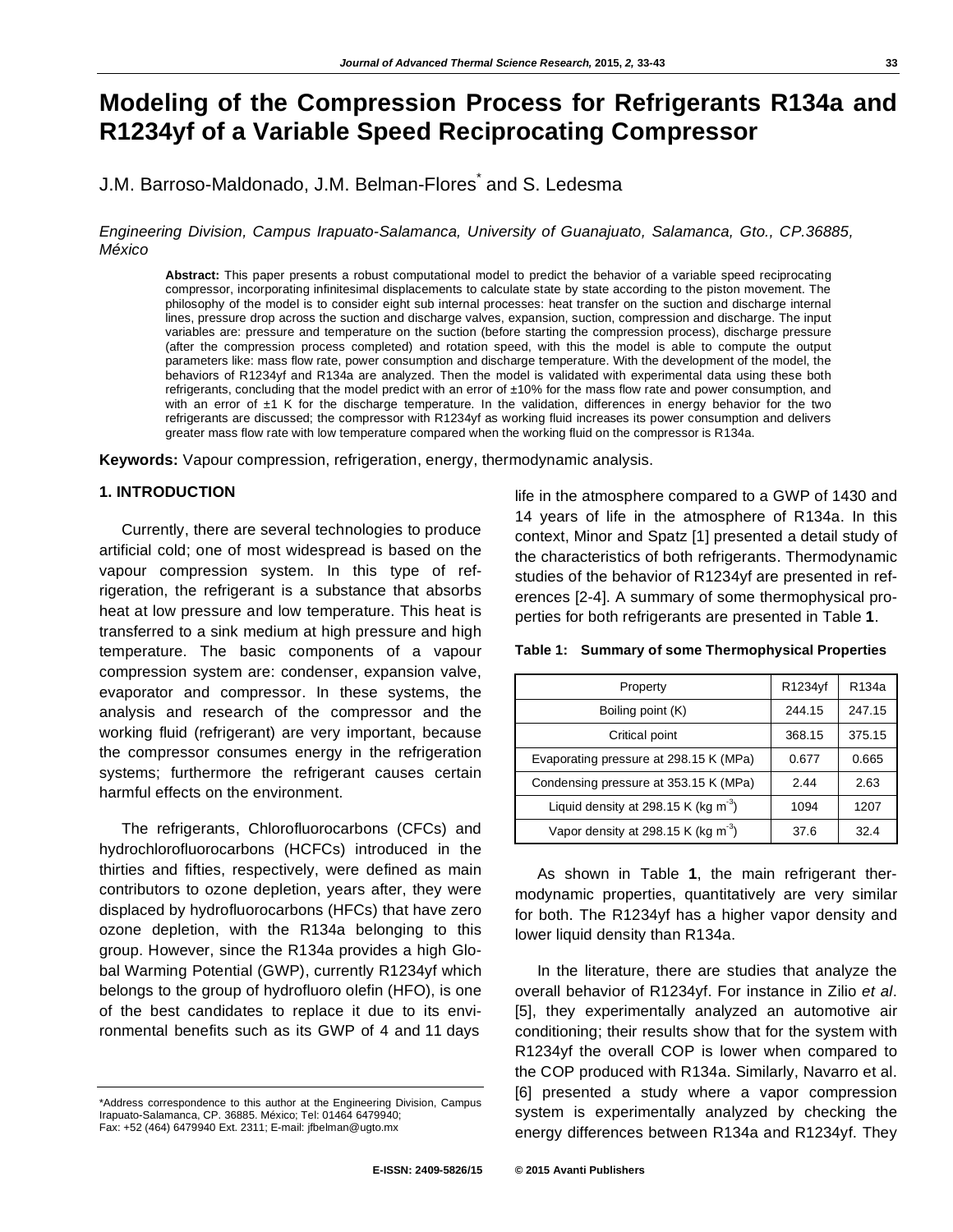obtained reductions of 9% for cooling capacity and 19% for COP when R1234yf was the working fluid. On another study, Navarro *et al*. [7] showed the analysis of a vapor compression system affected by an internal heat exchanger; the purpose of their work was to assess its effect on the energy performance of the system when R1234yf was used, and compare it to the performance when using R134a without the internal heat exchanger. From the experimental results, reductions in cooling capacity and COP are between 6% and 13% when R134a is replaced by R1234yf, although the presence of the internal heat exchanger helps to lessen these reductions between 2% and 6%. Ledesma and Belman *et al*. [8] presented an artificial neural network to model a vapor compression system using R1234yf, the model was oriented to compute the coefficient of performance. In the literature, different types of modeling for compressors are presented, from those that solve the equations of conservation of mass, momentum and energy [9-11] to those models that are aided by empirical correlations [12-15]. However, empirical correlations are for certain compressor and under specific conditions, so sometimes is necessary to expand the analysis and involve geometric features and operating conditions. Navarro *et al*. [16] developed a model for a reciprocating compressor dividing the process in internal sub-processes and considering a polytropic process. In order to test the model, it is applied on another research for different compressors; through experimental validation it is shown that the topology of the model is adequate only when certain empirical parameters are known [17]. In the research of Duprez *et al.* [18], a model for reciprocating

compressors is presented. The model is able to predict both the mass flow rate and the power consumption; the model was tested with five compressors with capacity of 10 kW under different refrigerants. The authors divide the compression process in five internal subprocesses: heat transfer in suction and discharge line, pressure drop in the suction and discharge valve, and an isentropic compression process. Therefore, the geometry and some operating conditions play an important role in the equations, for example: the diameter of the suction line, the rotation speed, the dead volume, the stroke and the cylinder wall temperature; each being fixed values within the simulation. The same idea of dividing the compression process in internal subprocesses is also used by Winandy *et al*. [19]; the novelty of the investigation is the consideration of the power loss by friction in compression process. This loss is mathematically proposed as a function of rotation speed, and then, within the first law of thermodynamics the heat transfer across cylinder walls was incorporated. Yang *et al*. [20] analyzed the friction losses involving a kinematic model for the reciprocating motion, and incorporated a thermal analysis considering the heat transfer to the cylinder walls by Newton's law of cooling. The heat transfer coefficient has been studied in the literature and empirical correlations for calculation are exposed [21-23].

The robustness of compressor modeling allows knowing the effect of certain parameters and especially to get the actual operation of the compressor close to the system of equations obtained from physical



**Figure 1:** Test facility of the vapor compression system.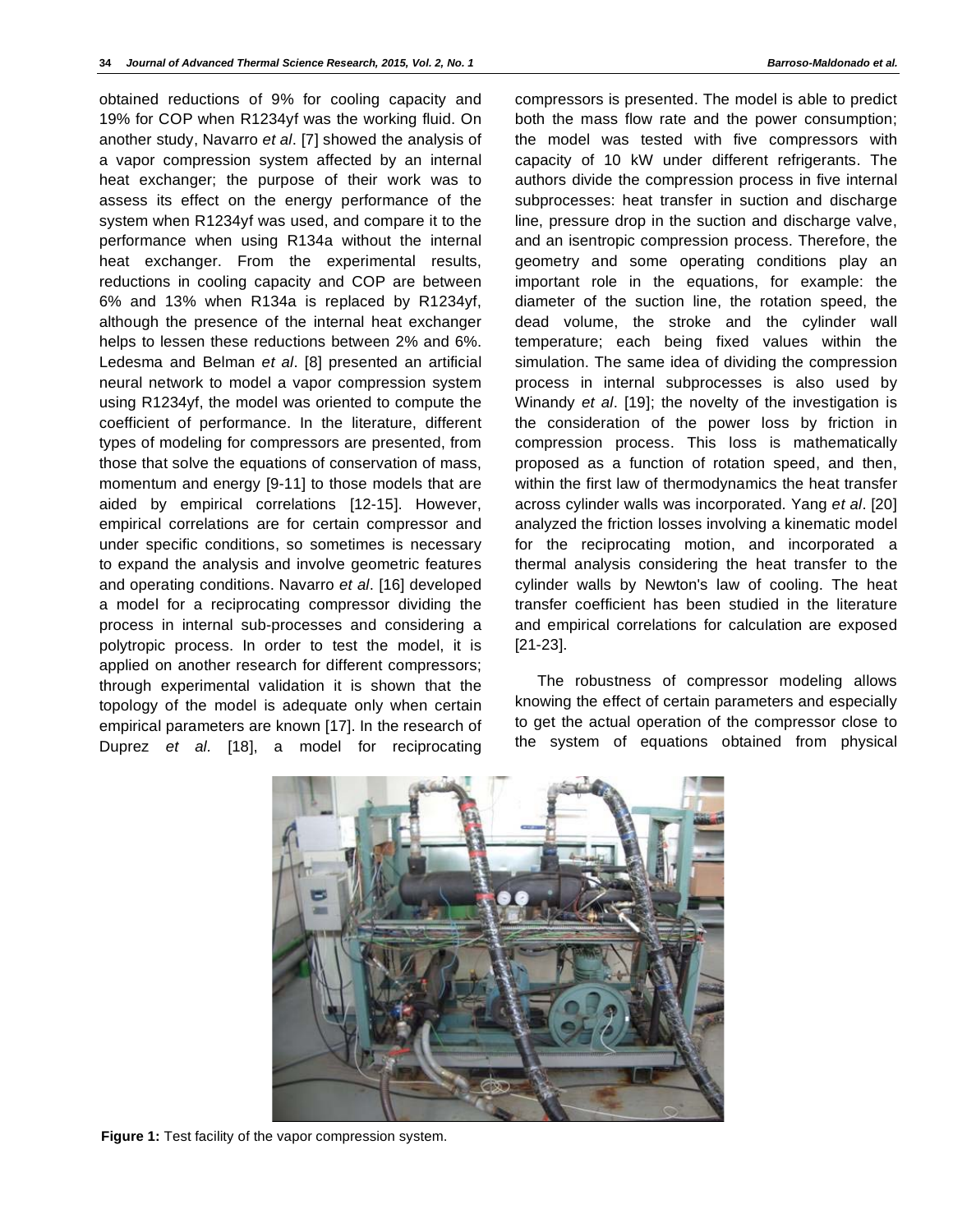

**Figure 2:** Reciprocating compressor open type.

phenomena. In this context, this paper presents a model of reciprocating compressor, in this case, the input variables are: the rotation speed, the pressure and the temperature of the refrigerant in the suction line and the discharge pressure. The model predicts: the volumetric efficiency, the refrigerant mass flow rate, the power consumption, and the discharge temperature of the refrigerant. The compression process is divided into eight sub-processes: heat transfer and pressure drop both in the suction line as in the discharge, expansion, suction, compression, discharge. Certain thermodynamic states are subsequently generated by infinitesimal displacements of the piston. As novelty, for each state a thermodynamic analysis is carried out until the compression process is completed. The proposed model is used to compare the energy performance for both refrigerants: R134a and R1234yf.

# **2. EXPERIMENTAL FACILITY**

The experimental facility of the vapor compression system is depicted in Figure **1**.

The system on this Figure consists of one vapor compression circuit (in a single-stage compression) and two secondary fluids circuits. The main circuit has: an open type variable speed compressor, a shell-andtube evaporator, a shell-and-tube condenser, and a thermostatic expansion valve. The test facility is fully instrumented to measure variables such as pressure, temperature, mass flow rate, rotation speed and power consumption. The circuit is adapted to work with different refrigerants; this includes R407C, R134a and

R1234yf. The volumetric flow and the inlet temperature of the secondary fluid and the rotational speed are the controllable parameters in the experimental tests. The compressor mounted on this circuit is an open type Bitzer V model (see Figure **2**). These compressors have a shell which is independent of the electrical engine so that the connection to the motor is made through a mechanical transmission by pulleys. In Table **2**, some technical parameters of this component are presented.

| Number of cylinders                                | 2              |
|----------------------------------------------------|----------------|
| Piston diameter [m]                                | 0.085          |
| Stroke [m]                                         | 0.060          |
| Rotation speed range [rpm]                         | 400-600        |
| Diameter-length of the internal suction line [m]   | $0.029 - 0.06$ |
| Diameter-length of the internal discharge line [m] | $0.029 - 0.06$ |
| Displaced volume $[m^3/h]$ @ 560 [rpm]             | 23.1           |

Various types of sensors are strategically located, depending on the parameter to be measured, in close proximity to the compressor obtaining records for the variables of interest such as: temperature, pressure, mass flow rate, rotation speed and power consumption. Table **3** presents a summary of the type of sensors used and the uncertainty associated with each measurement. The signals generated by these sensors are directed to a SCXI 1000 data acquisition system from National Instrument.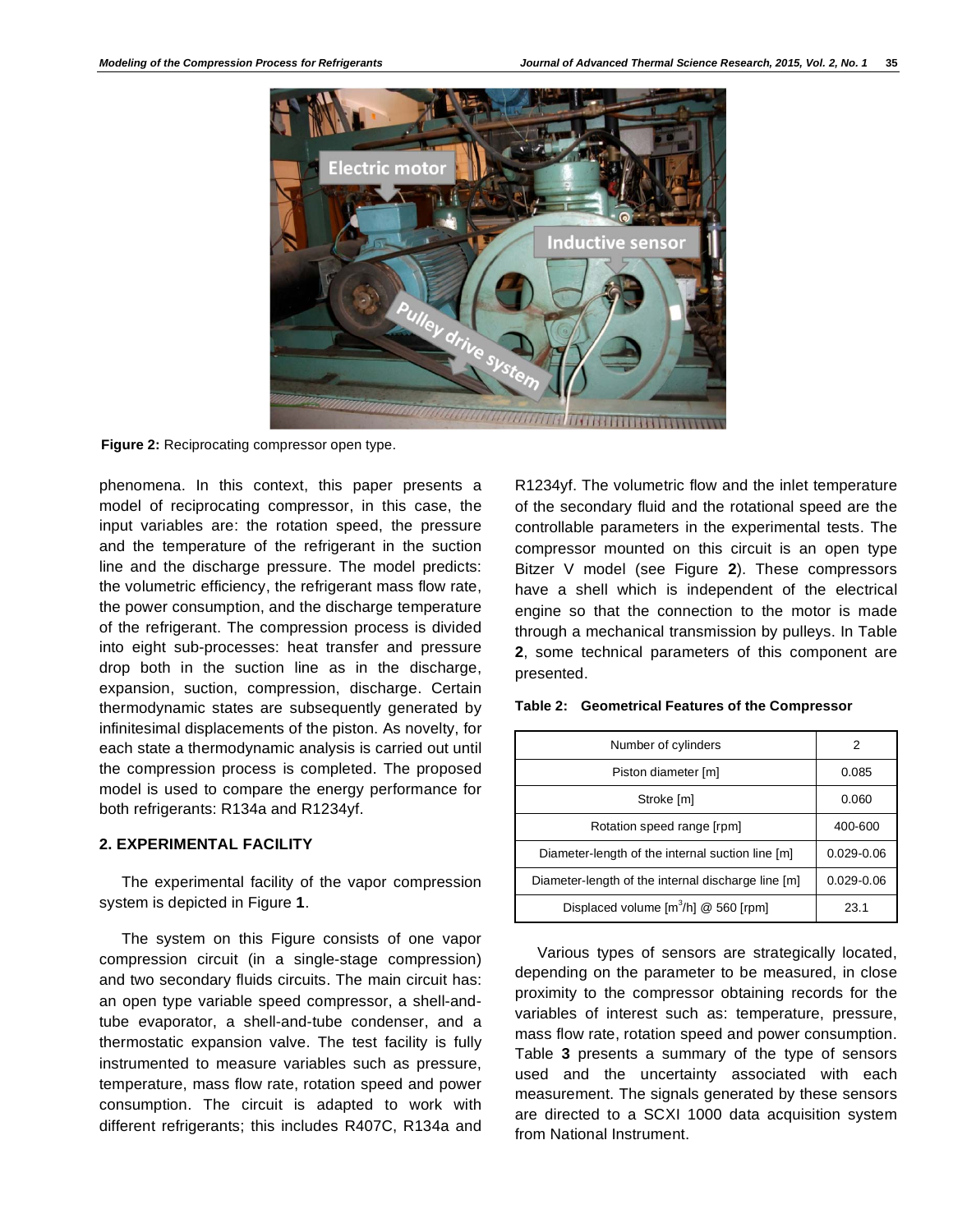| Table 3: Measured Parameters and Uncertainty |  |  |  |  |  |
|----------------------------------------------|--|--|--|--|--|
|----------------------------------------------|--|--|--|--|--|

| <b>Parameter</b> | <b>Instrument</b>    | <b>Uncertainty</b> |
|------------------|----------------------|--------------------|
| Temperature      | Thermocouple K-type  | ±0.3K              |
| Pressure         | Pressure transducers | $±0.1\%$           |
| Power            | Digital wattmeter    | $±0.5\%$           |
| Mass flow rate   | Coriolis flow-meter  | ±0.22%             |
| Rotation speed   | Inductive sensor     | ±1%                |

## **3. PHYSICAL MODEL**

The compression process is depicted in the *P-h* diagram of Figure **3**. The refrigerant goes into the compressor at point 1 with suction conditions; the final thermodynamic state indicated by the number 6 represents the discharge conditions. According to this, the model assumes that the progress of the refrigerant through the compressor can be divided into the following steps:



Enthalpy  $[kJkg^{-1}]$ 

**Figure 3:** Diagram *p-h* of the compression process.

- Internal flow heat transfer at suction line (1-2)
- Isenthalpic pressure drop at suction valve (2-3)
- Compression process (3-4)
	- o Expansion
	- o Suction
	- o Compression
	- o Discharge
- Isenthalpic pressure drop at discharge valve (4- 5)
- Internal flow heat transfer at discharge line (5-6)

The main contribution of this paper is how the compression process (3-4) is recalculated using the thermodynamic states produced by the infinitesimal movements of the piston. The considerations that have been made are listed below:

- The process of expansion, suction, compression and discharge, are divided into internal threads, which are considered in this work as quasi-static processes.
- The model considers only steady-state behavior in the operation of the compressor.



**Figure 4:** Modeling a compression process.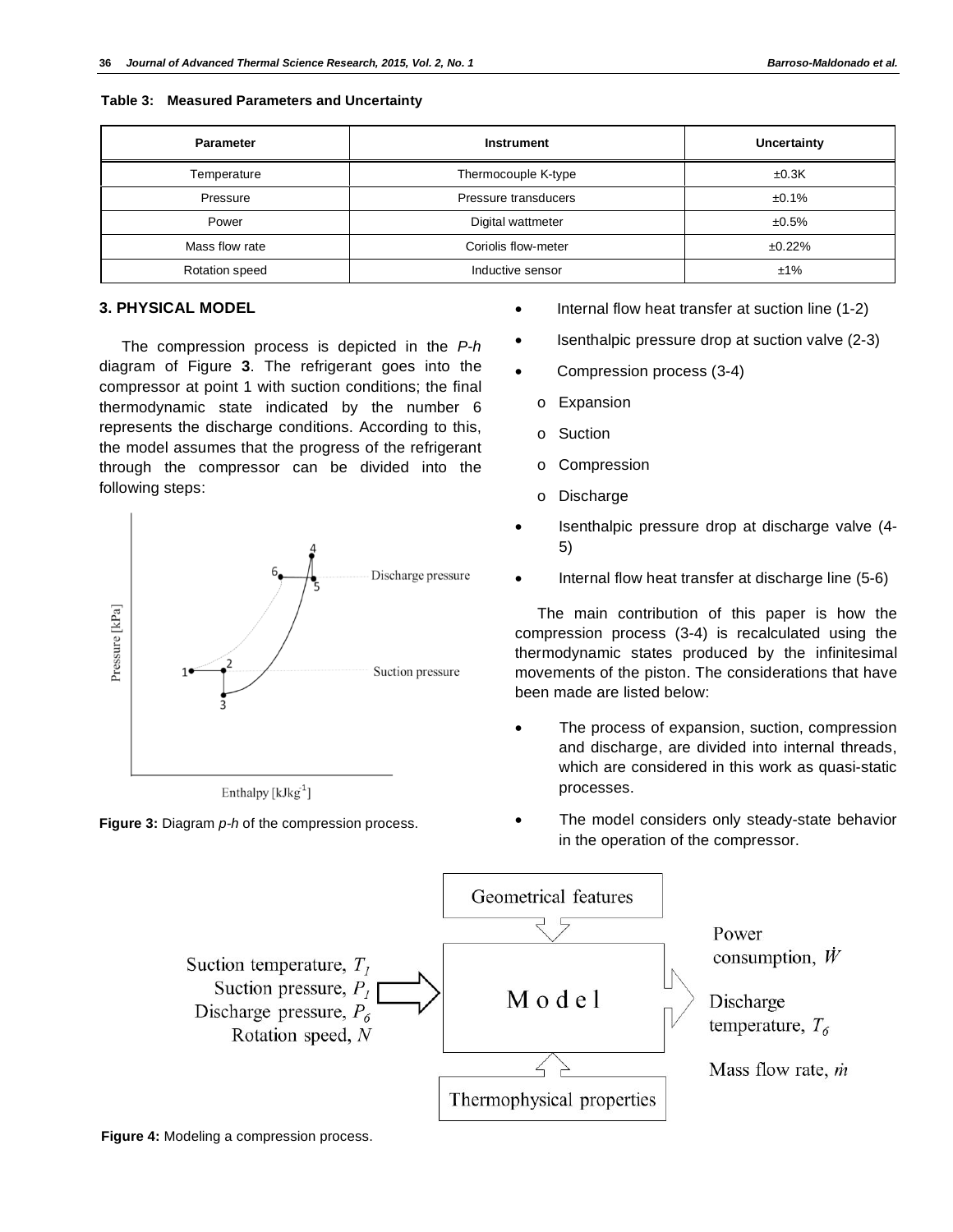- Oil leaks to the compression chamber are ignored.
- The condensing refrigerant in proximity to the suction valve is neglected.

Figure **4** represents the model structure indicating the input variables and estimated parameters. Also, the model requires knowing the following geometric characteristics of the compressor: the diameter of the suction and discharge line, the diameter of the cylinder, the stroke and the dead space.

# **3.1. Heat Transfer: Internal Suction and Discharge Line**

To calculate the temperatures at points 2 and 6 (affected by the heat transfer in the suction and discharge line, respectively) Eq. 1 is used [24]:

$$
\frac{T_{w} - T_{2,6}}{T_{w} - T_{1,5}} = \exp\left[-\frac{\pi DL}{\dot{m}C_{p}}\overline{h}\right].
$$
\n(1)

The heat transfer convective coefficient is estimated by Petukhov correlation [25], defined as:

$$
\overline{h} = \left(\frac{k}{D}\right) \frac{\left(f/8\right) \text{Re Pr}}{1.07 + 12.7 \left(f/8\right)^{1/2} \left(\text{Pr}^{2/3} - 1\right)},\tag{2}
$$

where the friction factor may be obtained from *f*=[0.79ln(Re)-1.64]-2.

# **3.2 Isenthalpic Pressure Drop at the Suction and Discharge Valve**

When the fluid flows through the valve there is always a spring force trying to close the passage, this phenomenon causes a pressure loss throughout the suction and discharge, to quantify the pressure drop various models have been proposed in the literature,

ranges that stand out are 5 kPa to 40 kPa and 70 kPa to 200 kPa, for suction and discharge respectively. To compute this parameter we use the equation proposed by Winandy *et al*. [19] as shown in Eq. 3 for suction,  $\Delta P_s$ , and Eq. 4 for discharge,  $\Delta P_d$ :

$$
\Delta P_s = \frac{\left(\frac{4\dot{m}}{0.0196\pi V_{svept}}\right)^2}{a\rho_s},
$$
\n(3)

$$
\Delta P_d = b + c \left(\frac{\dot{m}}{d}\right)^2,\tag{4}
$$

where, according to the author, the constants have the following values: *a*=2000, *b*=100, *c*=300, *d*=0.02, units are kPa.

## **3.3. Heat Transfer Across Cylinder Walls**

The temperature of the refrigerant contained within the cylinder varies along of the cycle because the thermodynamic state is given by the instantaneous position of the piston; thus the temperature difference is not the same throughout the cycle and therefore the heat transfer is not either. The Newton's law of cooling is the adequate physical concept for this phenomenon:

$$
\dot{q}(t) = h(t) A(t) \Big[ T(t) - T_{w} \Big]. \tag{5}
$$

The convective coefficient is obtained from the Nusselt number as shown in Eq. 6.

$$
h(t) = \frac{k(t)}{D_p} a \operatorname{Re}(t)^b \operatorname{Pr}(t)^c.
$$
 (6)

In Table **4**, the Reynolds number and the coefficients are exposed according to the process undergone by the refrigerant [22].

| Table 4: Reynolds Number According to the Process Undergone by the Refrigerant |  |
|--------------------------------------------------------------------------------|--|
|--------------------------------------------------------------------------------|--|

| <b>Process</b> | <b>Reynolds Number</b>                                                                                          | <b>Coefficients</b>         |
|----------------|-----------------------------------------------------------------------------------------------------------------|-----------------------------|
| Expansion      | $Re(t) = \frac{\rho(t) D V_p}{\mu(t)}$                                                                          | $a=0.12, b=0.8, c=0.6$      |
| Suction        | $\text{Re}(t) = \frac{\rho(t)D(V_p + V_p^{-0.4}V_c(t)^{1.4})}{\mu(t)}; V_c(t) = \frac{ \dot{m}(t) }{\rho(t) A}$ | $a=0.8, b=0.9, c=0.6$       |
| Compression    | $\operatorname{Re}(t) = \frac{\rho(t) D V_p}{\mu(t)}$                                                           | $a=0.8$ , $b=0.8$ , $c=0.6$ |
| Discharge      | $\text{Re}(t) = \frac{\rho(t)D(V_p + V_p^{0.8}V_c(t)^{0.2})}{u(t)}; V_c(t) = \frac{ \dot{m}(t) }{\rho(t) A}$    | $a=0.08, b=0.9, c=0.6$      |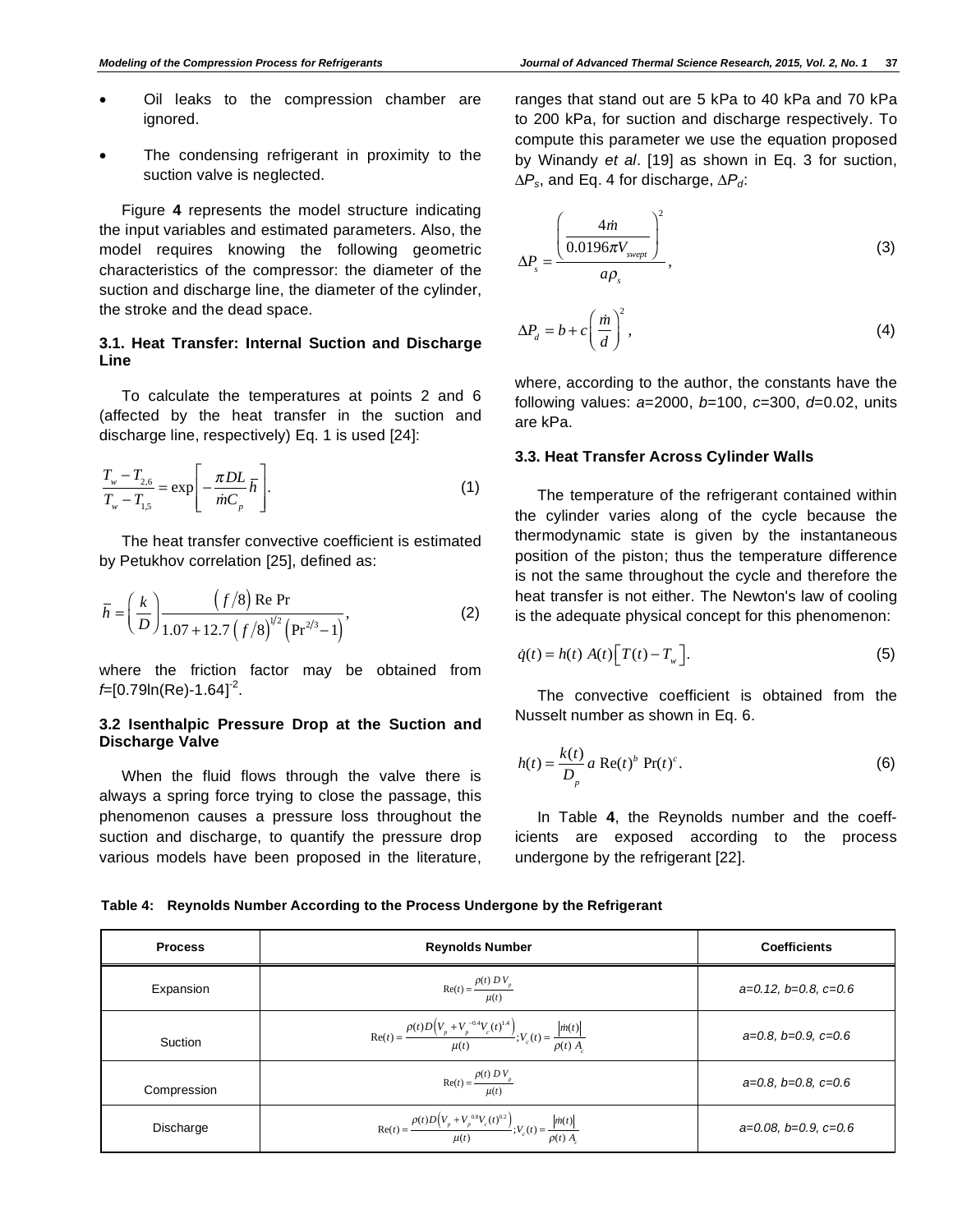#### **3.4. Expansion**

Certain amount of refrigerant is contained in the dead space with high pressure and temperature, it exerts a force on the frontal face of the piston causing it to move and thereby starting expansion; to analyze all sub-processes that integrate the expansion, the first law of thermodynamics is applied as illustrated

$$
\frac{dE}{dt}\Big|_{v.c.} = \dot{Q}_{v.c.} - \dot{W}_{v.c.} + \sum_{input} \dot{m} \left( i + \frac{V^2}{2} + gz \right) - \sum_{output} \dot{m} \left( i + \frac{V^2}{2} + gz \right). (7)
$$

The effects of the kinetic and the potential term are ignored. As the valves are closed, the equation describing the process from state  $t$  to state  $t + \Delta t$  is:

$$
m\frac{e(t+\Delta t)-e(t)}{\Delta t}=\dot{Q}_{t\to t+\Delta t}-\frac{1}{\Delta t}\int_{t}^{t+\Delta t}PdV.
$$
 (8)

In the Eq.8  $m$  is the mass that is expanding,  $\Delta t$  is the time took for the piston to travel the infinitesimal displacement  $\Delta x$  and  $e$  is the internal energy which is recalculated for states *t+t* achieving fully define each state. The expansion stops when suction pressure is bigger than the internal pressure plus the pressure drop across the suction valve, immediately after the suction begins.

#### **3.5. Suction**

The process called suction is when the refrigerant comes into the cylinder while the piston goes to the lower dead point; the suction volume, V<sub>Suction</sub>, is defined as the volume occupied to do this movement. Because the total geometric volume of the cylinder,  $V_{Swept}$ , and the volume occupied by the expansion, V<sub>Expansion</sub>, are known, the volumetric efficiency is defined as:

$$
\eta_{\text{vol}} = \frac{V_{\text{Swept}} - V_{\text{Expansion}}}{V_{\text{Swept}}} = \frac{V_{\text{Suction}}}{V_{\text{Swept}}}.
$$
\n(9)

This relationship is used to obtain the mass flow rate as follows:

$$
\dot{m} = \rho_{\text{suction}} V_{\text{Swept}} \frac{N}{60} \eta_{\text{vol}}.
$$
\n(10)

The suction is considered as a sequence of quasistatic sub-processes, thus, the same philosophy employed for the expansion is used in the suction, compression and discharge. Therefore, in the following sections only the equations were specified according to the process conditions. In this case for suction, the first law of thermodynamics reduces to:

$$
m\frac{e(t+\Delta t)-e(t)}{\Delta t}=\dot{Q}_{t\to t+\Delta t}-\frac{1}{\Delta t}\int_{t}^{t+\Delta t}PdV+ \dot{m}i,
$$
 (11)

where *mi* represents the enthalpy times that the mass flow that crosses the boundaries of the control volume representing the cylinder, the sign is positive and is negative when it comes in or when it comes out of the control volume, respectively. The pressure and temperature of the refrigerant in the cylinder are computed when the piston is located at the lower dead point; this thermodynamic state is the initial for the compression process described below.

#### **3.6. Compression**

The compression process starts when the piston makes the infinitesimal displacement  $\Delta x$  in the opposite direction reducing the volume of the mass contained; with the valves closed the pressure increase is achieved. Eq. 8 helps to determine all thermodynamic states while the piston is compressing the refrigerant. The pressure and temperature is increased in each quasistatic sub-state until a desired pressure is achieved; this can overcome the pressure drop in the discharge valve plus the discharge pressure and thus the refrigerant leaves the cylinder. The total work required for the compression process can be calculated as the work done during the compression process minus the work gained on the expansion, expressed as follows [26]:

$$
W = \int_{Comp} VdP - \int_{Exp} VdP.
$$
 (12)

## **3.7. Discharge**

The method used in the suction also applies to the discharge; however, the appropriated form to the first law contains a negative sign in the last term (the product of the enthalpy and mass flow rate). The pressure and temperature of the refrigerant in the cylinder are computed when the piston is located at the upper dead point; this thermodynamic state is for the refrigerant stored on the clearance volume which is ready to begin with the expansion and re-start the whole compression cycle.

Having the complete model, the system of equations is programmed in the EES software (Engineering Equation Solver) to solve the output parameters that Figure **4** suggests. The flowchart of Figure **5** represents the solution algorithm for the reciprocating compressor.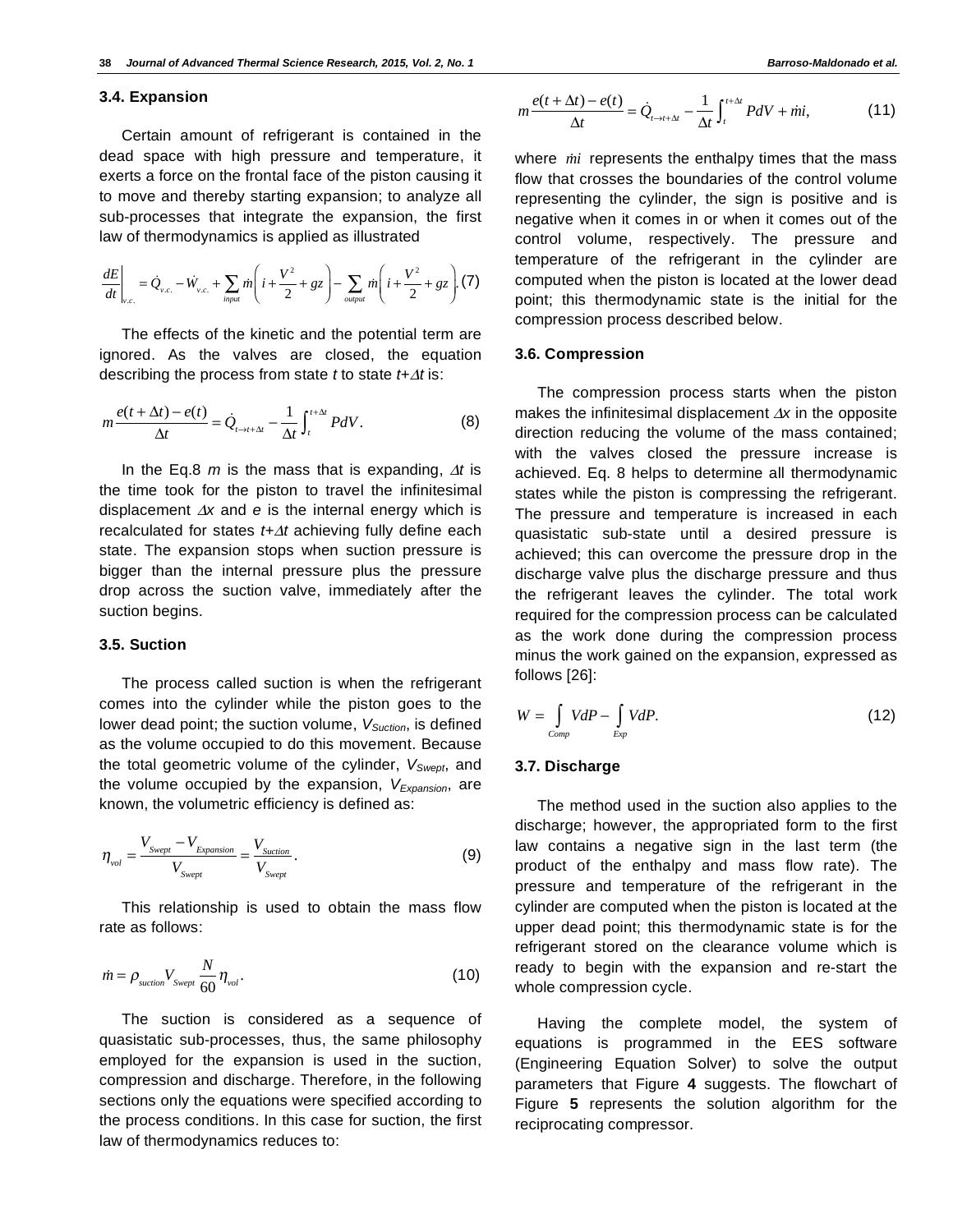

**Figure 5:** Proposed algorithm.

## **4. RESULTS**

To validate the developed model, a comparison between experimental data and model outputs is carried out. The geometric characteristics of the compressor are reviewed in Table **2**. It is important to mention that the instrumentation is not included in the cylinder walls, so does not have relevant information on the wall temperature; however the literature suggests assigning a constant value for this parameter [18-20]. For this work the value for the temperature that the oil returns to the compressor is 328K.

When the model is solved, the results are compared with experimental tests. Suction pressure, suction temperature, discharge pressure along with the geometrical features are used as input variables. The first output parameter is the mass flow rate showed in Figure **6**. According to this Figure, the model is well validated for the mass flow rate, within ±10% deviation respect to the experimental data. Given that most of the data for both refrigerants are contained within this range, it is assumed that the model is adequate for predicting the mass flow rate.

The calculated discharge temperature for both refrigerants has a good approximation as it can been seen in Figure 7, the lines representing ±1 K error are over plotted in the same Figure being the computed data inside of this range. More than 95% of computed data are within this range.

Figure **8** shows the prediction for compressor power consumption. The predicted parameter agrees quite well with the experimental value because the error is about  $±10\%$ , and approximately 95% of the data are within this range.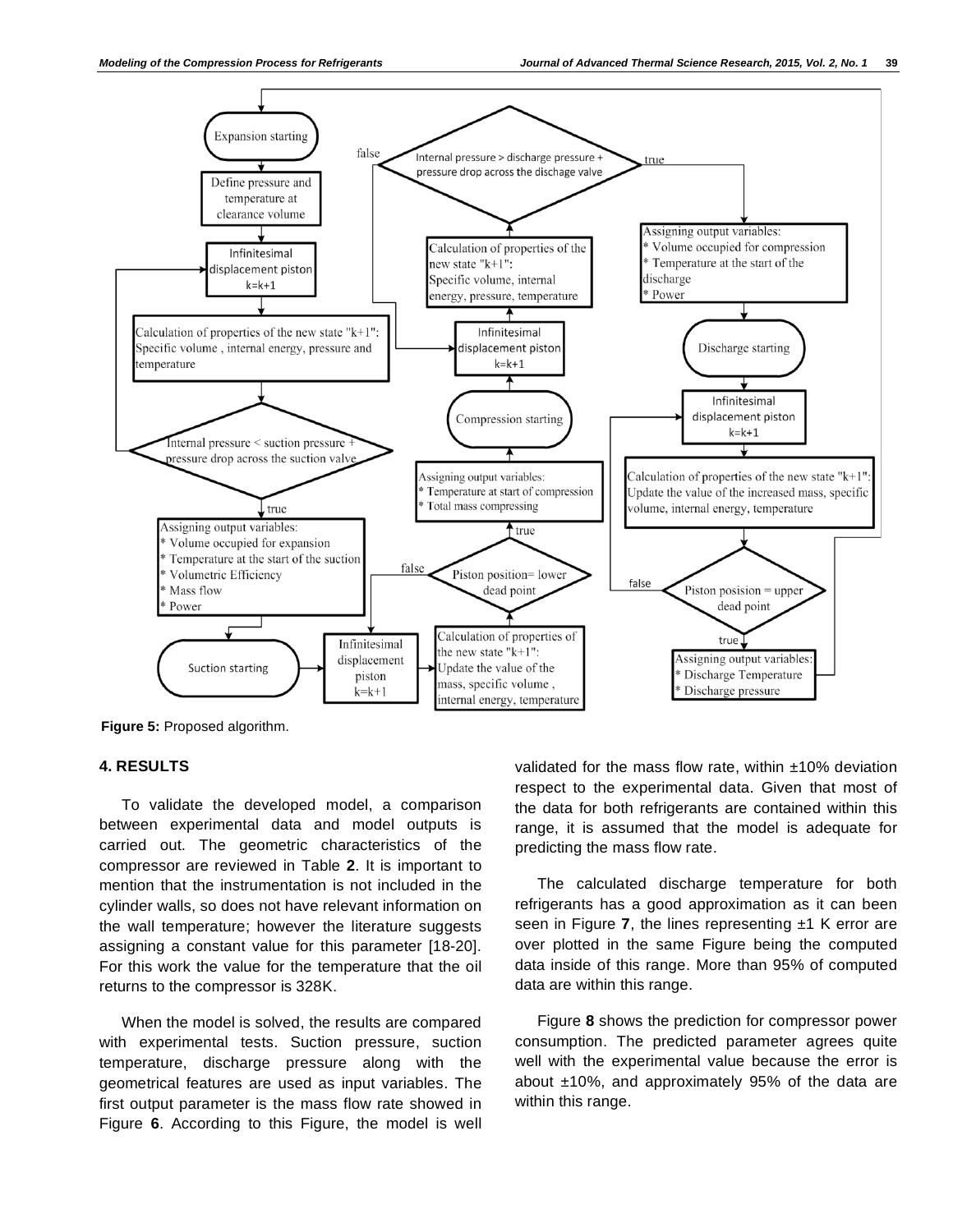

**Figure 6:** Prediction of mass flow rate.



**Figure 7:** Prediction of discharge temperature.



**Figure 8:** Prediction of power consumption.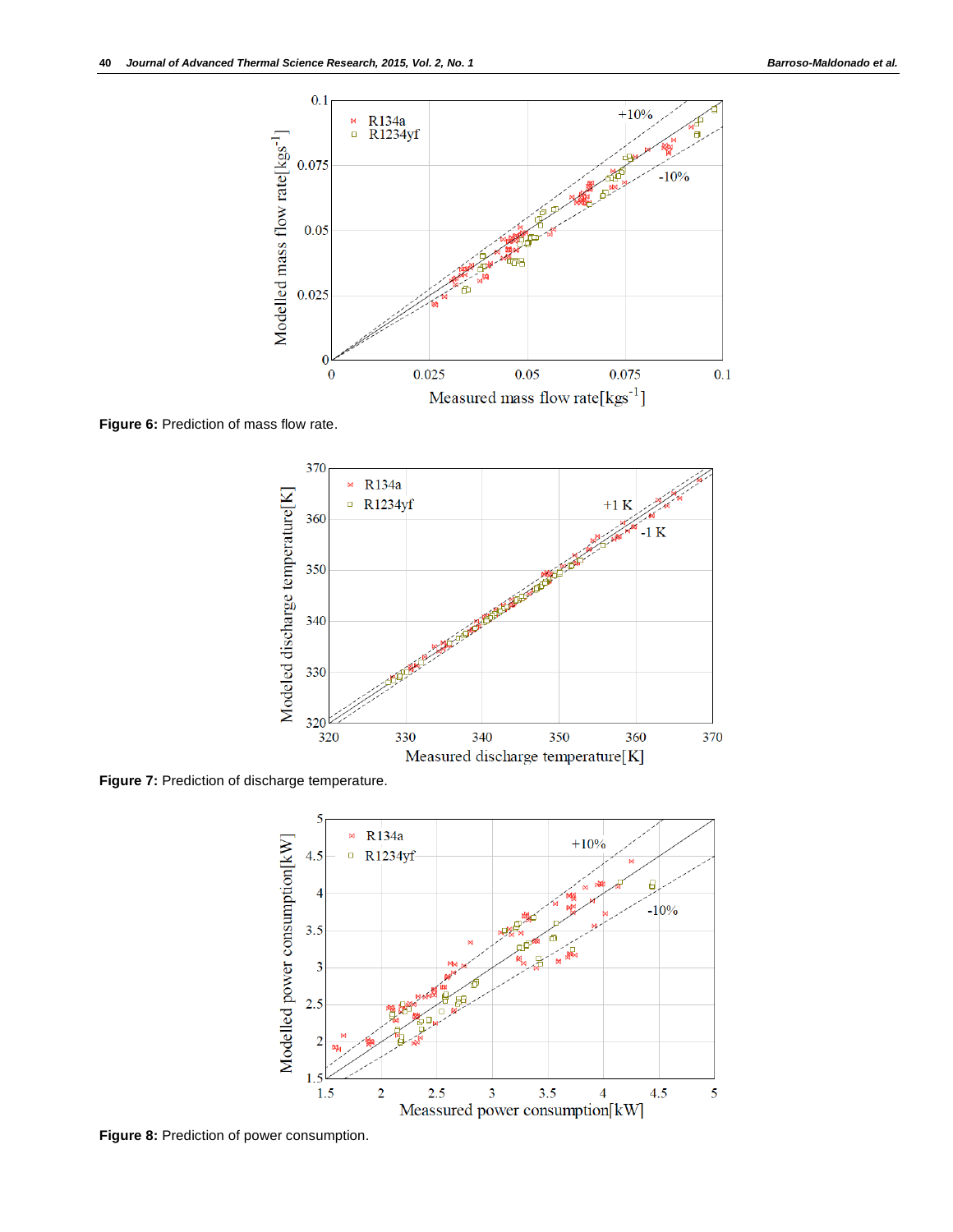

**Figure 9:** Estimating the power consumption.

## **4.1. Energetic Simulation**

In order to establish the differences in power consumption for both refrigerants, the model is carried out to an energy simulation. Under the same operating conditions by varying the rotation speed, the power consumption is calculated in this simulation.

For the simulation the variables chosen are:  $P_1 = 250$ kPa,  $T_1$ =280 K,  $P_6$ =1200 kPa, respectively correspond to the suction pressure, suction temperature and discharge pressure. For these conditions three different rotation speeds are proposed: 400, 500 and 600 rpm. Given the same cooling capacity, in Figure **9** clearly shows that the compressor working with R1234yf represents a lower energy efficiency compared to R134a. In other words, the power consumption with R1234yf is greater than R134a. For low rotation speed the power consumption increases 1.4% for R1234yf, for the intermediate rotation speed this increment is 2.1% and for the high rotation speed this increment is 7.9%. Thus, at low rotation speeds, very similar energy consumption is achieved, in this particular case and also due to the electromechanical characteristics of the compressor; the best performance of the experimental test facility would be achieved. On the other hand, when the compressor is operated at high speeds, the energy performance is not appropriated, particularly because the R1234yf does increase power consumption. Therefore, it is not recommended to

operate the compressor at high rotation speeds with R1234yf. So energy improvements currently are studied with this refrigerant.

## **5. CONCLUSIONS**

A physical model to predict the behavior of a reciprocating compressor is presented. The analysis consists of dividing the whole process into eight sub internal processes: heat transfer and pressure drop across the suction and discharge, expansion, suction, compression and discharge. The procedure algorithm is aimed to calculate each of the thermodynamic states while the piston performs infinitesimal displacements. The model is able to compute parameters of first importance such as mass flow rate, power consumption and discharge temperature. The model is examined through an experimental validation for two refrigerants: R1234yf and R134a. Results show ±10% of relative error for the mass flow rate and power consumption, and an error of  $±1$  K for the discharge temperature. Despite similarities between the thermophysical properties between these refrigerants, certain differences in the operating conditions are presented. The model is used to simulate the power consumption of this compressor for both refrigerants. When the compressor works at low rotation speed the differences of power consumption are 1.4%, and when it operates at high rotation speed the differences of power consumption are 7.9%. For R1234yf the power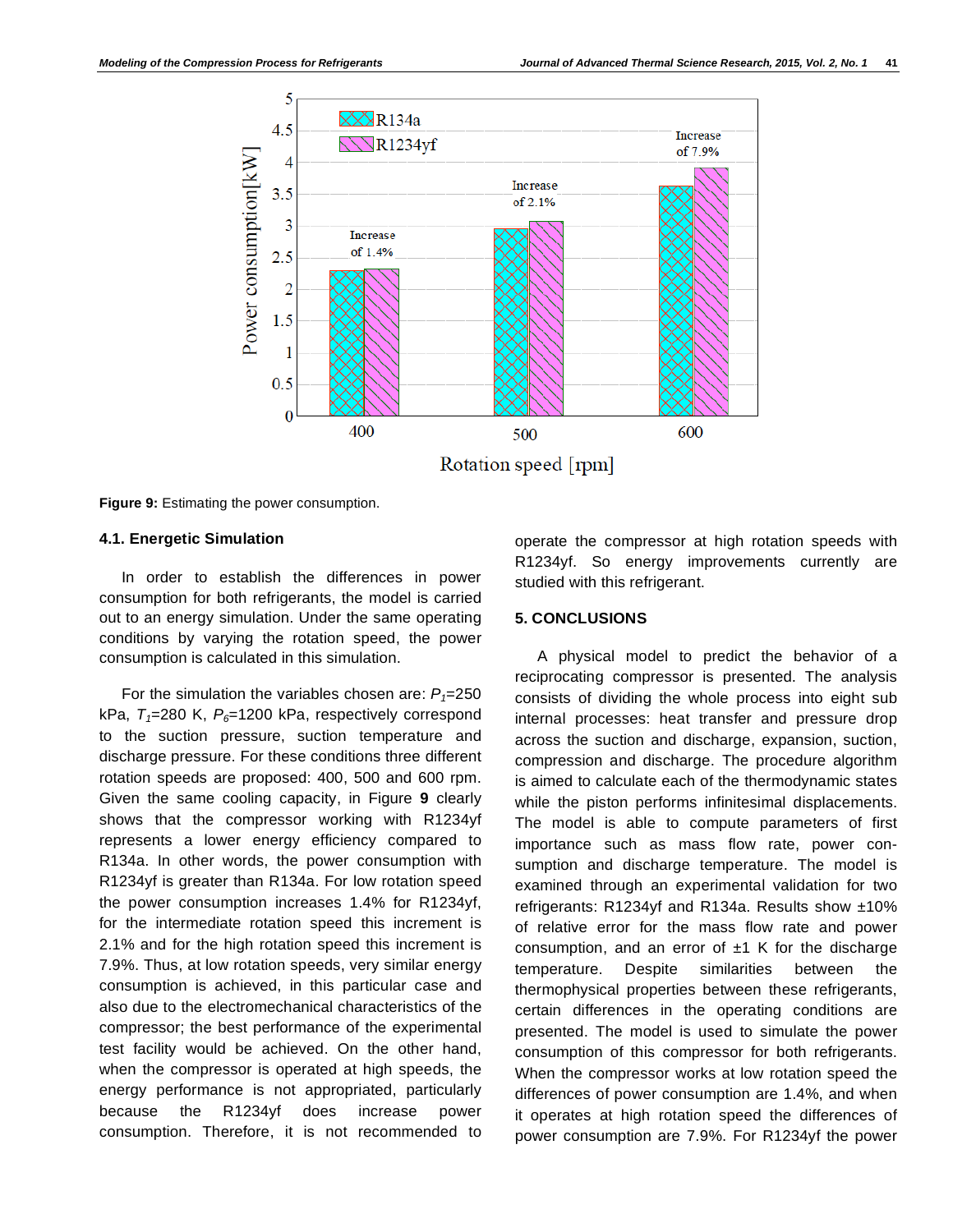consumption is greater than R134a, however, if the compressor is working at low rotation speeds, the power consumption no presents significant differences for both refrigerants.

## **ACKNOWLEDGMENTS**

To the University of Guanajuato through the "Integral Institutional Strengthening Program" (PIFI 2013).

## **NOMENCLATURE**

- A Area,  $[m^2]$
- $C_p$  Specific heat, [J kg<sup>-1</sup> K<sup>-1</sup>]
- D Diameter for suction and discharge internal lines, [m]
- e Internal energy,  $[J kg^{-1}]$
- L Length of the suction and discharge internal lines, [m]
- h Convective heat transfer coefficient,  $[Wm^2K^{-1}]$
- i Enthalpy,  $[J kg^{-1}]$
- k Thermal conductivity,  $[W \ m<sup>-1</sup> K<sup>-1</sup>]$
- $T_w$  Wall temperature,  $[K]$
- t Time, [s]

Vswept Total geometric volume of the cylinder,  $[m^3]$ 

- Vp Piston velocity,  $[m s<sup>-1</sup>]$
- Pr Prandtl number
- Re Reynolds number
- $\Delta$  Difference
- μ Dynamic viscosity, [Pa s]
- $\rho$ Density,  $[kq \, m^3]$

# **REFERENCES**

- [1] Minor B, Spatz M. HFO-1234yf Low GWP Refrigerant Update. International Journal and Air Conditioning Conference 2008; pp 1-8.
- [2] Akasaka R, Tanaka K, Higashi Y. Thermodynamic property modeling for 2,3,3,3 tetrafluoropropene (HFO-1234yf). International Journal of Refrigeration 2010; 33: pp 52-60. http://dx.doi.org/10.1016/j.ijrefrig.2009.09.004
- [3] Tanaka K, Higashi Y. Thermodynamic properties of HFO-1234yf (2,3,3,3-tetrafluoropropane). International Journal of Refrigeration 2010; 33: pp 474-479. http://dx.doi.org/10.1016/j.ijrefrig.2009.10.003
- [4] Lai N, Vrabec J, Raabe G, Fischer J, Wendland M. Description of HFO-1234yf with BACKONE equation of state. Fluid Phase Equilibria 2011; 305: pp 2014-2020. http://dx.doi.org/10.1016/j.fluid.2011.04.005
- [5] Zilio C, Steven B, Schichet G, Cavallini A. The refrigerant R1234yf in air conditioning systems. Energy 2011; 36: pp 6110-6120. http://dx.doi.org/10.1016/j.energy.2011.08.002
- [6] Navarro E, Mendoza J, Mota A, Barragán A, Belman JM. Experimental analysis of R1234yf as a drop-in replacement or R134a in a vapor compression system. International Journal of Refrigeration 2013; 36: pp 870-880. http://dx.doi.org/10.1016/j.ijrefrig.2012.12.014
- [7] Navarro E, Molés F, Barragán C. Experimental analysis of the internal heat exchanger influence on a vapour compression system performance working with R1234yf as a drop-in replacement for R134a. Applied Thermal Engineering 2013; 59: pp 153-161. http://dx.doi.org/10.1016/j.applthermaleng.2013.05.028
- [8] Ledesma S, Belman-Flores JM. Application of artificial neural networks for generation of energetic maps of a variable speed compression system working with R1234yf. Applied Thermal Engineering 2014; 69: pp 105-112. http://dx.doi.org/10.1016/j.applthermaleng.2014.04.050
- [9] Damle R, Rigola J, Pérez C, Castro J, Oliva A. Objectoriented simulation of reciprocating compressors: Numerical verification and experimental comparison. International Journal of Refrigeration 2011; 34: pp 1989-1998. http://dx.doi.org/10.1016/j.ijrefrig.2011.02.006
- [10] Rigola J, Pérez CD, Oliva A. Parametric studies on hermetic reciprocating compressors. International Journal of Refrigeration 2005; 28: pp 253-266. http://dx.doi.org/10.1016/j.ijrefrig.2004.06.013
- [11] Peskin A. The effects of different property models in a computational fluid dynamics simulation of a reciprocating compressor. International Journal of Thermophysics 1999; 20: pp 175-186. http://dx.doi.org/10.1023/A:1021442616990
- [12] Matos F, Prata A, Deschamps C. A numerical methodology for the analysis of valve dynamics. Proceedings of the International Compressor Engineering Conference. Purdue 2000; 391-396.
- [13] Libera, Faraon, Solari. A complete analysis of dynamic behavior of hermetic compressor cavity to improve the muffler design. Proceedings of the International Compressor Engineering Conference. Purdue 2000; pp 665-669.
- [14] Ma Y, Min O. On study of pressure pulsation using a modified Helmholtz method. Proceedings of the International Compressor Engineering Conference. Purdue 2000; pp 657- 664.
- [15] Gonzalves J, Hermes C, Melo C, Knaben F. A simplified steady state model for prediction the energy consumption of household refrigerators and freezers. International Refrigeration and Air Conditioning Conference at Purdue 2008; pp 1-9.
- [16] Navarro E, Granryd E, Urchueguía JF, Corberán J. A phenomenological model for analyzing reciprocating compressors. International Journal of Refrigeration 2007; 30: pp 1254-1265. http://dx.doi.org/10.1016/j.ijrefrig.2007.02.006
- [17] Navarro E, Granryd E, Urchueguía JF, Corberán J. Performance analysis of a series of hermetic reciprocating working with R290 (propane) and R407C. International Journal of Refrigeration 2007; 30: pp 1254-1265. http://dx.doi.org/10.1016/j.ijrefrig.2007.02.006